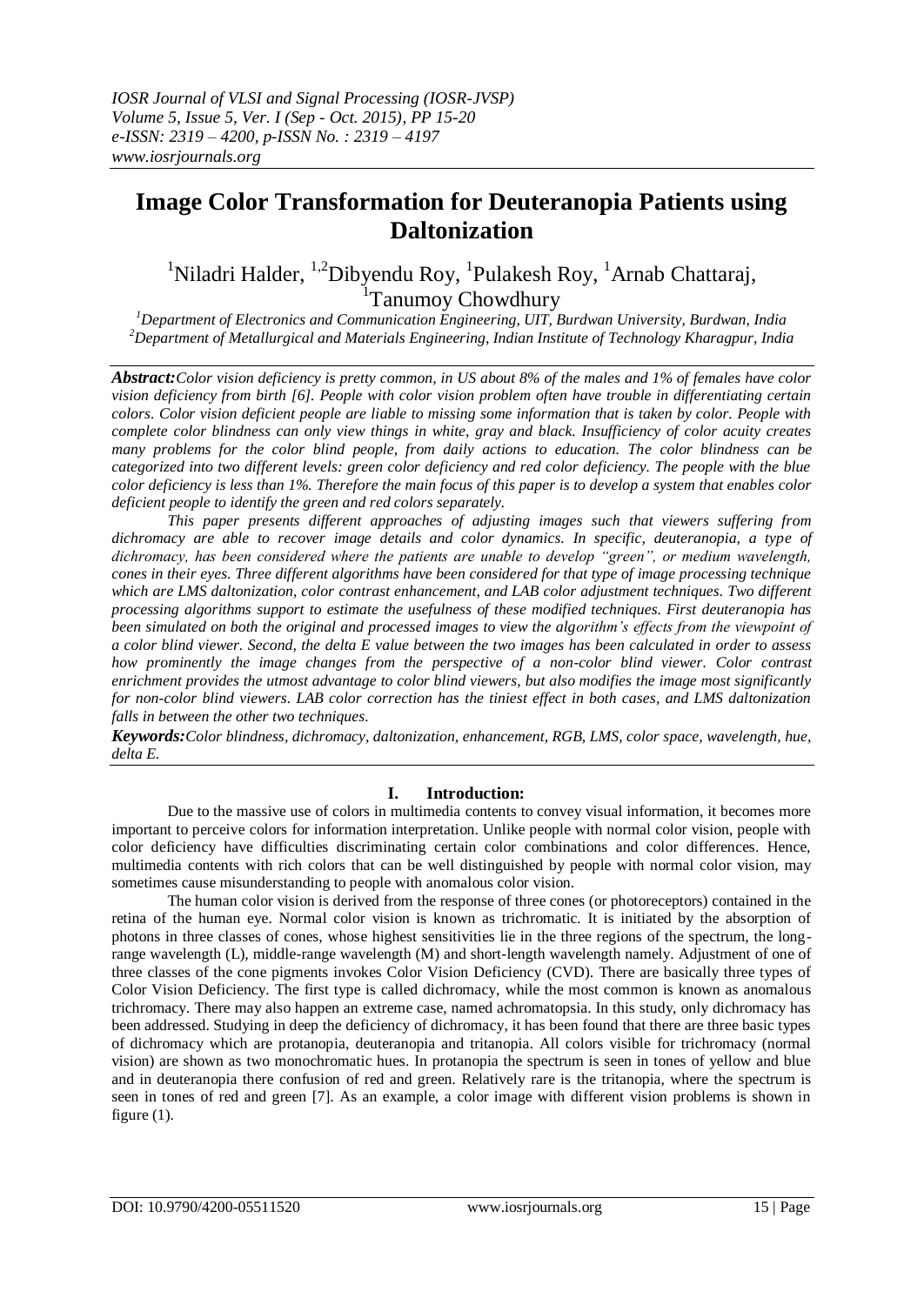

Figure 1: The figure of a color image with different vision problems (a) Normal color vision, (b) Greenblindness (Deuteranopia), (c) Blue-blindness (Tritanopia) and (d) Red-blindness (Protanopia).

To enhance the comprehensibility of images for color-deficient viewers, daltonization is proposed in [6] to recolor images for dichromats. In [8], the authors first increase the red/green contrast in the image and then use the red/green contrast information to regulate the brightness and blue/yellow contrast. In [9], Ishikawa *et al.* described the manipulation of webpage colors for color-deficient viewers. They first decompose a webpage into a hierarchy of colored regions and determine "important" pairs of colors that are to be improved.

The objective function is then defined to retain the distances of these color pairs, as well as to minimize the level of color remapping. This method is further extended to deal with a full-color images in [10]. On the other hand, Seuttgi Ymg *et al.* [11] proposed a method to modify colors for dichromacy and anomalous trichromacy. For dichromacy, a monochromatic hue is transformed into another hue with a lesser saturation, while for anomalous trichromacy, the presented method tends to keep the original colors. In [12], according to Rasche *et al.* a linear transformation has been used to convert the colors in the CIELAB color space and enforced proportional color differences during the remapping.

Basically, all the above-mentioned works may produce images that are more understandable to colordeficient viewers. However, recolored images may look very abnormal to viewers with normal vision. From the application point of view, images in the public place may be instantaneously detected by normal people and color-deficient people. For example, in a public transport system, many advertisements and traffic maps are carried in colors. Without concerning the needs of color deficiency, color-deficient people may face difficulty in understanding the image contents. On the different, if only concerning the requirements of color-deficient people, then these recolored images may look irritating to normal observers. Hence, in this paper, a recoloring algorithm has been developed to automatically construct a transformation to uphold details for color-deficient viewers while maintaining naturalness for standard viewers.

### **II. Methodology:**

The algorithm used in this project is dependent on several steps which are explained one by one. The process flow diagram is shown in figure 2.



Figure 2: The figure represents the process flow diagram of the overall project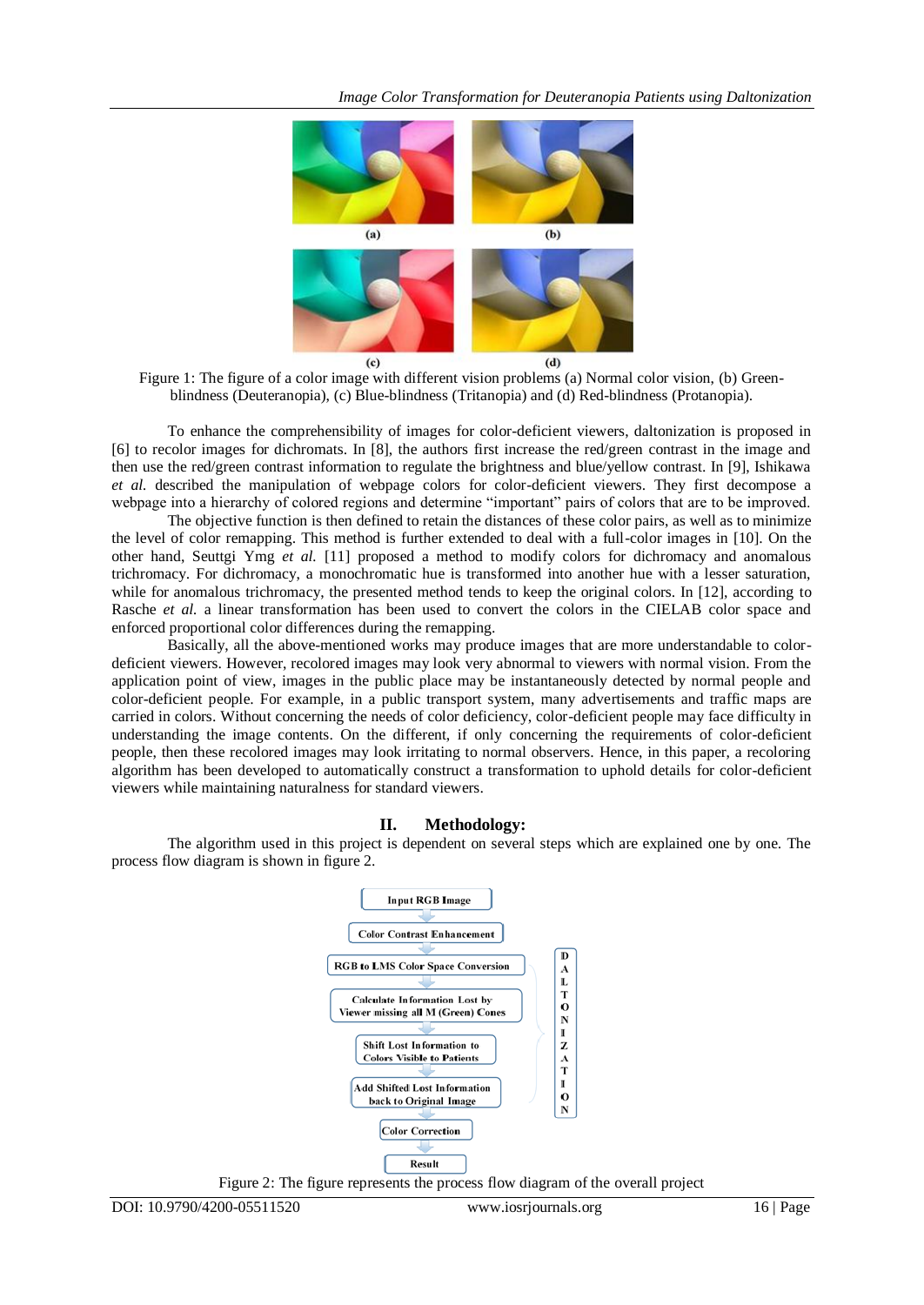#### **A. Color Contrast Enhancement**

This process begins by considering the total pixels in the original image in order to provide room for pixel values to be increased and to remove the green and blue components leaving only the red component. For each pixel, three operations occur. The initial step is to increase the rate of the pixel"s red component relative to pure red. Reds further from pure red are amplified meaningfully while reds already very close to pure red are only slightly increased. The green component of each pixel is operated next by applying exactly the same logic as used on the red components. Finally, for the pixels which are mostly red, the value of the blue component is reduced. For pixels that are mostly green, the blue component is increased. Thus an image is taken to enhance the RGB values in order to keep contrast between red and green. An algorithm has been introduced for this method where first, increase the reddish components for those images which are less red have been increased and keep constant the red color for those which are naturally red are kept constant. The image contrast enhancement algorithm is shown in figure (3).



Figure 3: The figure shows the image color enhancement process

### **B. Daltonization:**

Daltonization is a technique for adjusting colors in an image or a sequence of images for improving the color perception by a color-deficient viewer. Conversion of RGB coordinates into LMS, a color space suitable for calculating color blindness as it is signified by the three kinds of cones of the human eye, named after their sensitivity at wavelengths; Long (564–580nm), Medium (534–545nm) and Short (420–440nm). In this process, the image is first converted into the LMS color space. Since in matlab "imread" function reads in images in the RGB color space, the image must be transformed from RGB to LMS. Luckily, the operation is a simple linear matrix multiplication operation. The operation, applied to every pixel of the image, produces a new set of pixels whose information is now distinct for the LMS color space. Now that the image presents in the LMS color space, information related with the M cone has been removed and replaced with information observed by L and S cones. Now that the medium wavelength information has been detached from the image and the new M pixel has been filled properly, deuteranopia has been replicated. In order to view the results, the final image is to be converted back to the RGB color space by repeating the matrix multiplication on each LMS pixel.

### **C. Delta E:**

The second tool needed for measuring the effect of color blindness compensation techniques is Delta E. Delta E is a standard metric for calculating color alteration. This metric has been chosen to determine the level to which the algorithm changes the original image, i.e. negatively disturbing the image as seen by normal viewers. The Delta E algorithm is another simple procedure, designed for each pixel of an image. This function considers two images in order to estimate the color difference between them. Both images are first transformed from RGB to the LAB color space. Matlab contains a built in function that allows the user to change between these two color spaces; no such function exists for the prior RGB to LMS conversion. LAB pixel values hold lightness, L, and color coordinates A and B, based on a flattened version of the standard XYZ color coordinate space. The actual Delta E value for each pixel is measured as shown in equation (1).

$$
\Delta E \sqrt{\left\{ \left(L_2 - L_1\right)^2 + \left(A_2 - A_1\right)^2 + \left(B_2 - B_1\right)^2 \right\}}
$$
 (1)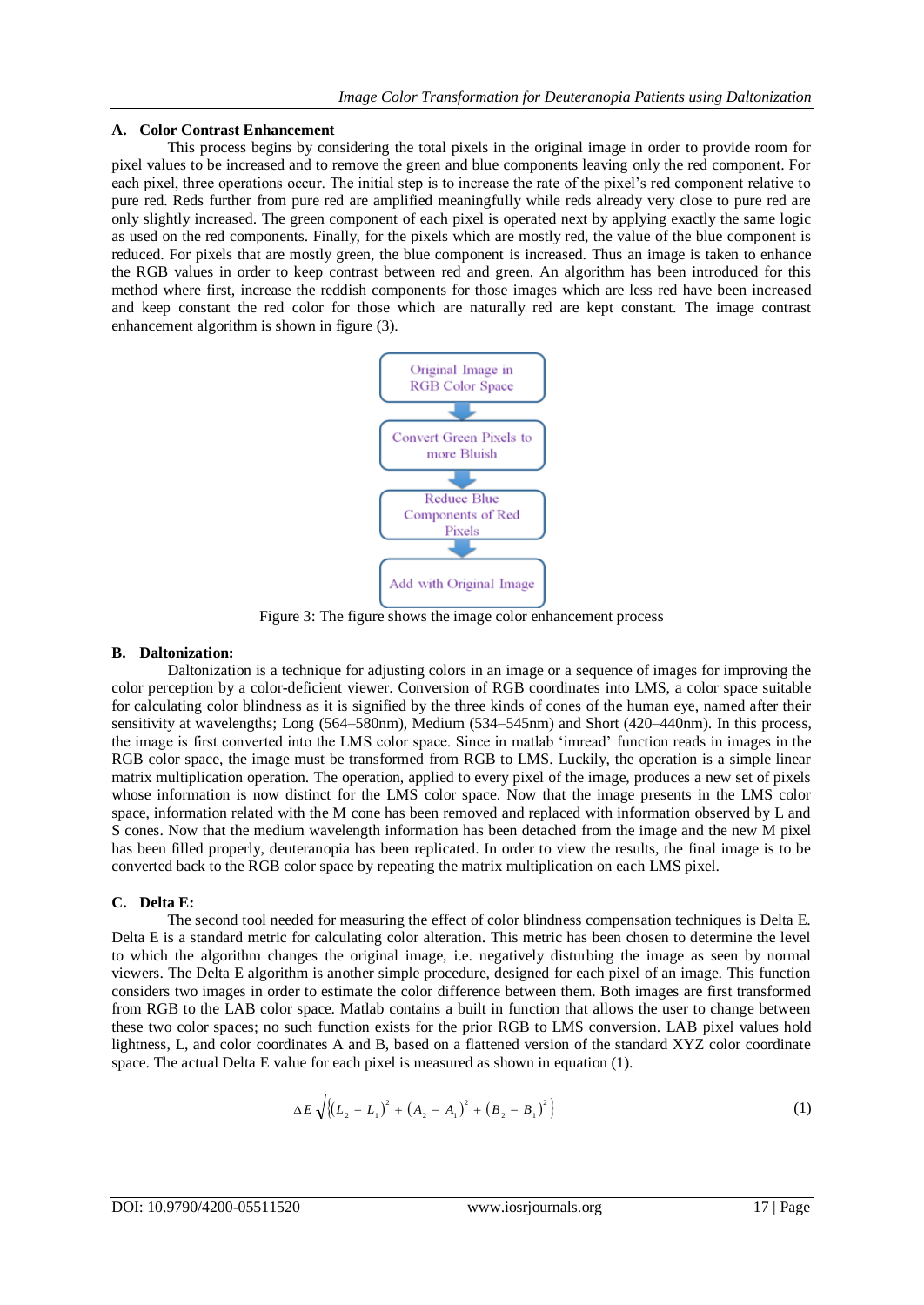### **D. LAB Color Correction:**

This algorithm, suggested in [13], actions to modify reds and greens of an image to enhance the color contrast and to clear for a color blind viewer. What sets this develop apart from RGB color conflicting is that it is executed in the LAB color space.

The algorithm generally functions as follows. The original image pixels are transformed from RGB to LAB color space. The first procedure is on each pixel's A component, where a positive A means it is closer to red and negative A means it is closer to green. Just as in RGB Color Contrasting, this A value is adjusted relative to its maximum, making positive values a bit more positive and negative values a bit more negative. Again, in each pixel the B component is adjusted relative to how green or red it is in order to bring out blue and yellow hues in the image. Finally, L, the brightness of the pixel, is also adjusted relative to the pixels A value. The image is rehabilitated back to the RGB color space and concatenated to ensure pixel values lie between zero and one.

As with RGB Color Contrasting, this algorithm absences clear theoretical basis. It is also based upon experimental processes relying mostly on trial and error in the presence of a color blind person. An implementation with these experimental values is found in [13].

# **III. Motivation:**

Color blind viewer experiences many problems in everyday life which normally sighted people are just not aware of. Problems can arise in even the most simple of actions including selecting and preparing food, gardening, sport, driving a car and choosing cloths. Color blind people can also find themselves in trouble because they haven"t been able to pick up a change in someone"s mood by a change in color of their face, or not noticed their child getting sunburnt.

A few examples of daily life problem faced by the color vision deficient people have been mentioned. Most red/green color blind people won"t know if they have cooked a piece of meat rare or well done and they are unlikely to be able to tell the difference between green and ripe tomatoes or between ketchup and chocolate sauce. Color blind people often try to eat unripe bananas because they can't tell the difference between a green unripe banana and a yellow ripe banana – to them because both of the colors are the same shade they think they are the same color. Color blind people can get quite cross with electrical goods which have red and green LED displays to indicate either that a battery needs charging or the machine is on standby. An example might be a handheld games console with an indicator light which changes from red to green depending upon whether the unit is fully charged or needs recharging. This can be very frustrating, particularly for a child.

In the UK color blindness is not considered to be a disability, but in other cultures color blindness is regarded as a defect. In Japan, for example, color blind people are excluded from a number of careers and in many communist countries color blind people are not permitted to drive because they are not always able to read colored lights correctly.

Relatively little research has been done into the effects of color blindness in everyday life. This is because until now the general population has been unaware of the difficulties that color blindness can cause on a daily basis. UK society has therefore on the whole treated color blind people no differently to people with normal color vision. Color blind people learn to manage quite well but this does not mean that their needs can be ignored.

The Color Blind Awareness organization aims to increase awareness of the needs of color blind people in everyday life. Some areas of industry, transport services and the armed forces are probably the only areas where it is accepted that color blindness could potentially cause problems and it is recognized that there are certain types of job which the color blind are not suited to. Industry is also forced by legislation to account for color blind people in the workplace but only for safety reasons.

Sadly most business people don't take account of whether all of their target audience can read or understand most of the documents or presentations which they produce.Amazingly hardly any businesses have yet to realize that they may be missing out on about 5% of their target markets because they are not aware of the effects of color blindness.

By far the most important oversight is the plight of color blind school children who are left to struggle in the classroom due to lack of awareness of the effects of their disability by both their parents and teachers. Even the India Government does not currently support color blind children in schools because in its opinion color blindness is not a Special Educational Need. Teachers are not given any training on the issue of color blindness or upon how to treat color blind children in a school environment.

Color Transformation of image is basically the modification of the image color in the other one. If an algorithm has been developed that will help the color deficient people to differentiate and to identify the various colors then the above mentioned problem of the color blind viewer may be reduced. Many researchers had worked in this field to reconstruct images for the people suffering from color blindness and to enhance image contrast. Many methods have been introduced to transfer the color of image for the color blind viewers [5]. Daltonization is a procedure for adapting colors in an image or a sequence of images for improving the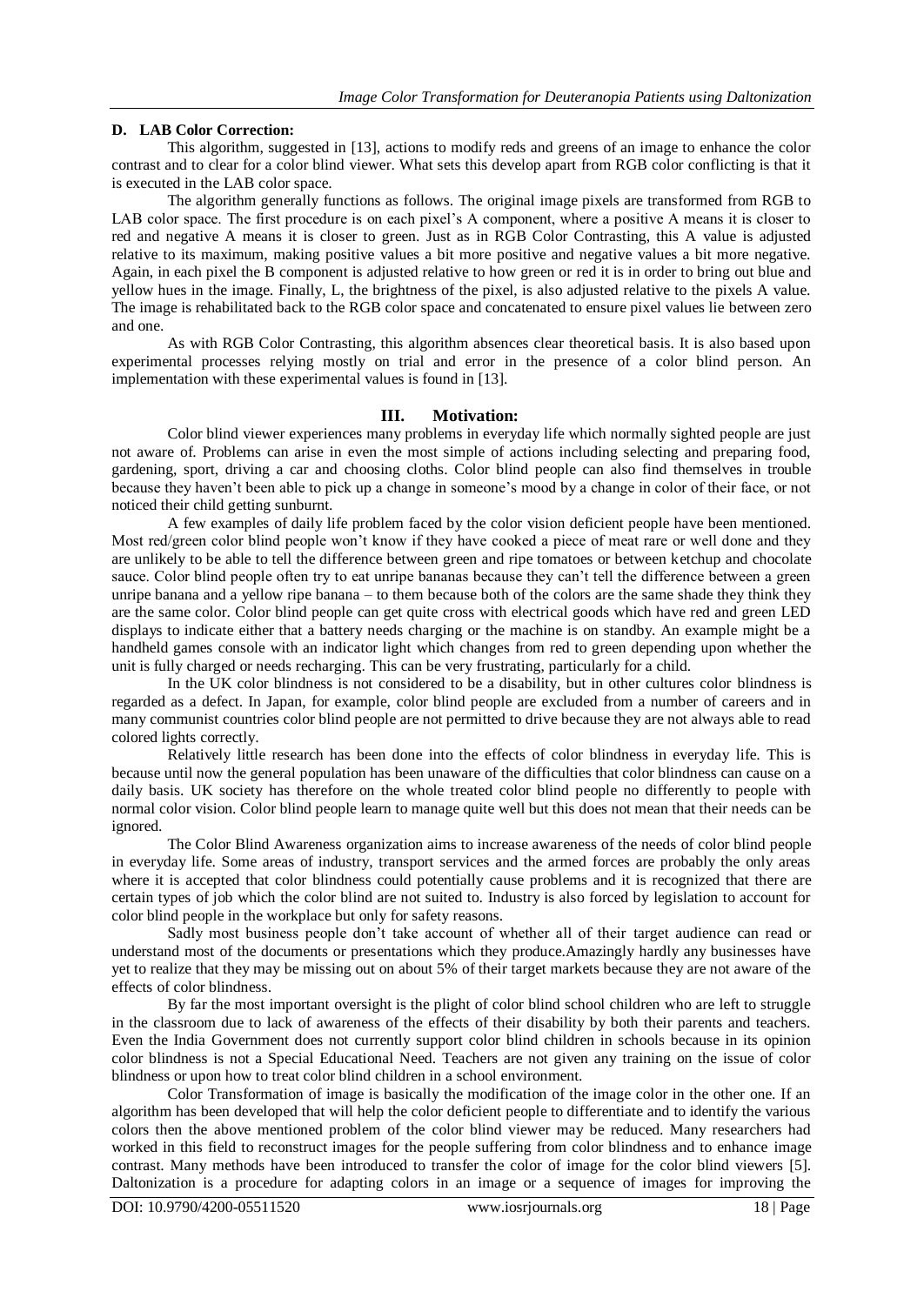colorperception by color-deficient viewers. In this research three algorithms are implemented for this Daltonization method.

# **IV. Result:**

The result shown below helps us to identify the change in the color contrast which takes place while modifying the image for color blind viewers. Here an algorithm has been implemented in matlab to modify an image seen by a normal person to an image seen by a deuteranopia patient who have problem to distinguish basically green and red color. An image that includes red, green, blue and yellow colors have been chosen to show the effect of this algorithm according to vision of a normal person and a deuteranopia patient. Here the original image and image seen by a deuteranopia patient shown in figure 5(a) and figure 5(b) respectively. The original image consists of four different colors which are red, green, blue and yellow. It is observed that a normal person can distinguish four different colors but a person affected by deuteranopia can"t distinguish red and green. So first this original image is taken in RGB color space shown in figure 5(a) then the color contrast enhancement shown in figure 5(c) has been done. After enhancing the contrasted image is used for LAB color correction for the deuteranopia patients. The LAB color corrected image is shown in figure 5(e). In the last step the LAB color corrected image has been converted to LMS matrix and the image has been adjusted by daltonization method. This method helps to distinguish the different colors shown by the deuteranopia patients in the same wavelength (shown in figure  $5(f)$ ). Again for better resolution and to enhance the quality of the recovered image and to make more clear the differences between colors, a process known as segmentation can also be done on the image but here we proceed in the above method. Finally modified image is shown in the figure (h). Now the difference version of image seen by deuteranopia patient before and after image processing can be compared by figure (b) and figure (h) respectively.



Figure 5: (a) Original image; (b) Image as seen by Deuteranopia patient(c) Contrasted image, (d) Contrasted image as seen by Deuteranopia patient.(e)Corrected image, (f) Corrected image as seen by Deuteranopia patient(g) Image adjusted for Deuteranopia patient; (h) Adjusted image seen by Deuteranopia patient

# **V. Discussion:**

We consider an image as seen by normal people and then we try to visualize the image from the perspective of a color blind viewers.In the following step the image has been transformed step by step and in each stepthe image has been modified so as to bring it to an intermediate stage where it is partially visible to the Deuterapeniapatient.As we are not affected by the disease we find that there is a color shift between the original image and the adjusted one. Besides the color shift we find that pixels also differ due to their variations in the intensity. Now comparing Fig (b) and Fig (h) we can understand how the color shift by these algorithms such as red and green color can be distinguible by the deuteranopia patient.

# **VI. Conclusion:**

The previous techniques show that the contrasting technique changes the image drastically for both color blind and non-color blind viewers.

Doing this project we get the opportunity to see the world through the eyes of someone suffering from color blindness and explores the effectiveness of different attempts to improve their world. It is exciting and humbling to learn from the perspective of others.